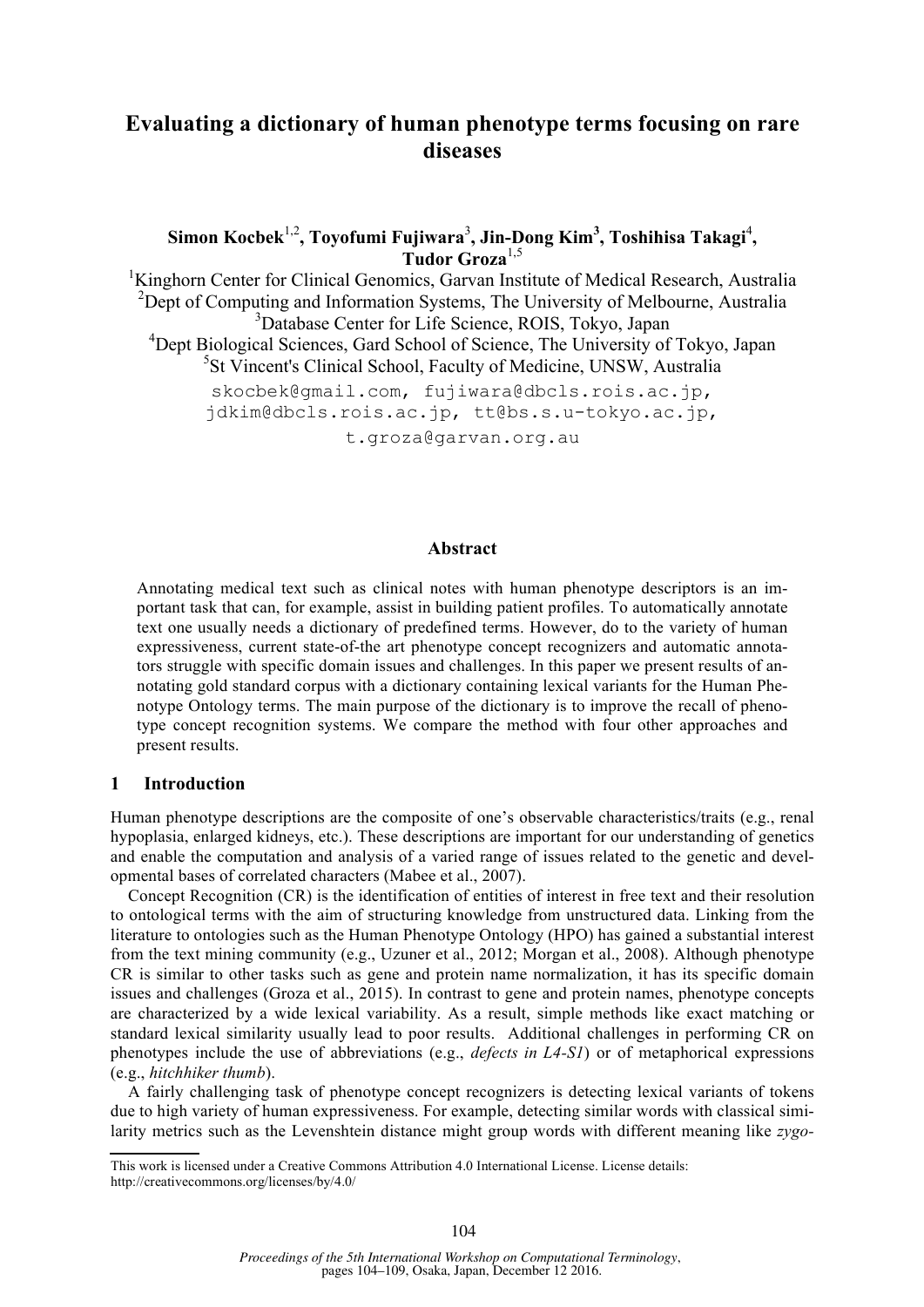*matic* (a cheek bone) and *zygomaticus* (cheek muscle) into one lexical cluster (even when using a high similarity threshold). On the other hand, less similar words with same meaning like, for example, irregular nouns (e.g., *phalanx* vs *phalanges,* or *femur* vs *femora*) might be grouped into different clusters.

Therefore, this paper presents results of experiments designed to evaluate a dictionary that tries to address the lexical variability of phenotype terms. Extending dictionaries with new terms has improved performance of, for example, gene phenotype recognizers (Funk et al., 2016). To help improve the performance (focusing on recall) of automatic phenotype CR process, we previously generated a dictionary of lexical variants for all HPO tokens (Kocbek and Groza, 2016), and here we present results of using this dictionary to annotate a gold corpus capturing text spans from 228 abstracts. The latter were manually annotated with Human Phenotype Ontology (HPO) concepts and harmonized by three curators (Groza et al., 2015).

We expect that adding lexical variants will improve the recall of the annotation process, however, we also try to measure the effect of parameter tuning on the precision of the system.

# **2 Methods**

We used the dictionary of lexical variant clusters for all concepts and their synonyms in the HPO. Each HPO term and synonym was then extended with combinations of all words in the corresponding clusters. We automatically annotated the gold standard corpus and compared results of five different approaches.

## **2.1 The Human Phenotype Ontology and the gold standard corpus**

The HPO (Köhler et al., 2014) is often used for the annotation of human phenotypes and offers a tool for large-scale computational analysis of the human phenotype, focusing on rare diseases. The HPO has been used in applications such as linking human diseases to animal models (Washington et al., 2009), describing rare disorders (Firth et al., 2009), or inferring novel drug indications (Gottlieb et al., 2011).

Most terms in the HPO contain descriptions of clinical abnormalities and additional sub-ontologies are provided to describe inheritance patterns, onset/clinical course and modifiers of abnormalities. Each term has a name and can have other synonyms (e.g., "Triangular head shape" is a synonym for "Trigonocephaly"). Each name and synonym may consist of several tokens (e.g., the term "synostosis of some carpal and tarsal bones" has 7 tokens).

Terms in HPO usually follow the Entity-Quality formalism where they combine anatomical entities with qualities (Mungall et al., 2007) For instance, the term "wide anterior fontanelle" describes an anatomical entity "anterior fontanelle" with the quality "wide"*.* Entities can usually be grounded in ontologies such as the Foundational Model of Anatomy (Rosse and Mejino, 2003), while qualities usually belong to the Phenotype and Trait Ontology (Gkoutos et al., 2009). We have previously shown that rich lexical variability comes from the quality part of phenotype terms – due to their widespread usage in common English (Kocbek and Groza, 2016)

The manually annotated HPO gold standard corpus used in this study (Groza et al., 2015) comprises 1,933 annotations in 228 abstracts with an average length of 2,42 tokens per annotation. The gold standard was harmonized by three curators. The corpus covers 460 unique HPO concepts that include abnormalities of nervous system, neoplasms, abnormalities of the integument, and abnormalities of the skeletal system.

### **2.2 Dictionary construction**

We used the HPO released in July 2016 to generate two dictionaries, i.e., collections of labels and their corresponding identifiers. In the first dictionary (Dict1), we extracted labels and their synonyms for each HPO term. This resulted in 25,603 unique dictionary entries that were used as a baseline in our annotation experiments described in Section 2.3. Each label and synonym belonging to the same HPO term were linked to the same corresponding HPO identifier adorned with a postfix. For example, the label "Sclerosis of 5th toe phalanx" and its synonym "Increased bone density in pinky toe bone" for the HPO term with identifier HP:0100929 would have identifiers HP:0100929\_0 and HP:0100929\_1 respectively.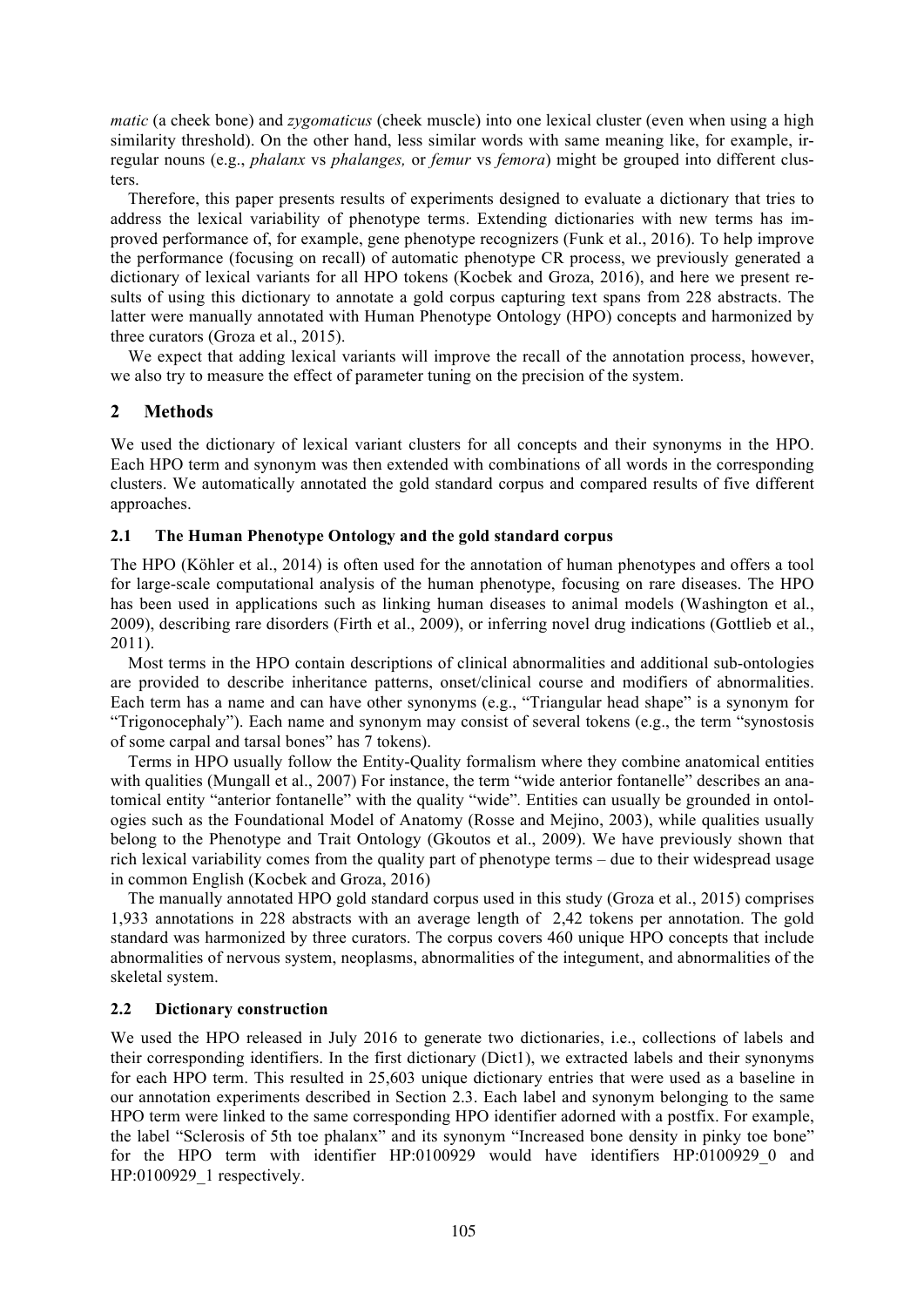For the second dictionary (Dict2), we developed a simple tokenizer that broke each name and synonym into series of lower case tokens. The following characters were removed:  $\ell$  ( ) ' > < : ; and the space and backslash characters were then used as delimiters. We ignored numbers and short tokens (i.e., shorter than 3 characters). Then the NLM Lexical Variant Generator (LVG), 2016 release (The Lexical Systems Group, 2016) was used to create lexical variants for all HPO tokens. This way we created 29,602 variants grouped into 6,480 clusters with average size of 4.57 tokens per cluster. All combinations of token variants were then used to create the collection of lexical variants of the original term. Again, the identifiers were adorned with postfix. Figure 1 illustrates the process of creating Dict2. Please note that we generated lexical variants only for the 460 HPO terms annotated in the gold standard.



**Figure 1: An example of lexical variants for the HPO term "HP:0009381 Short finger"**

### **2.3 Annotation**

To test the effectiveness of the created dictionary, we annotated the HPO gold standard corpus (Groza et al., 2015). For annotation with exact matching, we developed a simple annotator that compared lower case text against all terms in the developed dictionary. Common English stop word were ignored. Overlapping annotations with the same HPO identifier were considered as one annotation. The terms that were found in the text were annotated with text spans. For the similarity matching annotation we used the Jaccard coefficient, which is one of the commonly used metrics to measure similarity of two strings and is defined as the size of the intersection divided by the size of the union of the sample sets. For general performance of Jaccard coefficient in comparison with other approaches, readers are referred to (Cohen et al., 2003). Specifically we used PubDictionaries<sup>1</sup>, a public service for text annotation using a dictionary (where the latter represent a collection of labels and their corresponding identifiers). A label is a natural language term that refers to the object identified by the corresponding identifier. PubDictionaries provides a REST service for text annotation using dictionaries which are plug-able, and it implements Jaccard coefficient for string similarity computation. The input to the REST services is the text, the type of the annotation, i.e., exact matching or similarity matching and the threshold coefficient in the case of the latter.

We have chosen to use PubDictionaries for our experiments not only because it eases our experiments with its pluggable dictionary system, but also by keeping the dictionaries in the public service, the experiments will remain replicable by any one. As PubDictionaries is an open source project, the experiments should be replicable. The following three similarity thresholds were used for annotation through PubDictionaries: 0.75, 0.85 and 0.95.

## **2.4 Evaluation**

We defined true positive (TP), false positive (FP) and false negative (FN) concept annotations as follows. TPs were the annotations with the same HPO identifier found in both the dictionary and the gold standard corpus and an overlapping text span. For example, if in the following text: "A syndrome

<sup>1</sup> Available on: www.pubdictionaries.org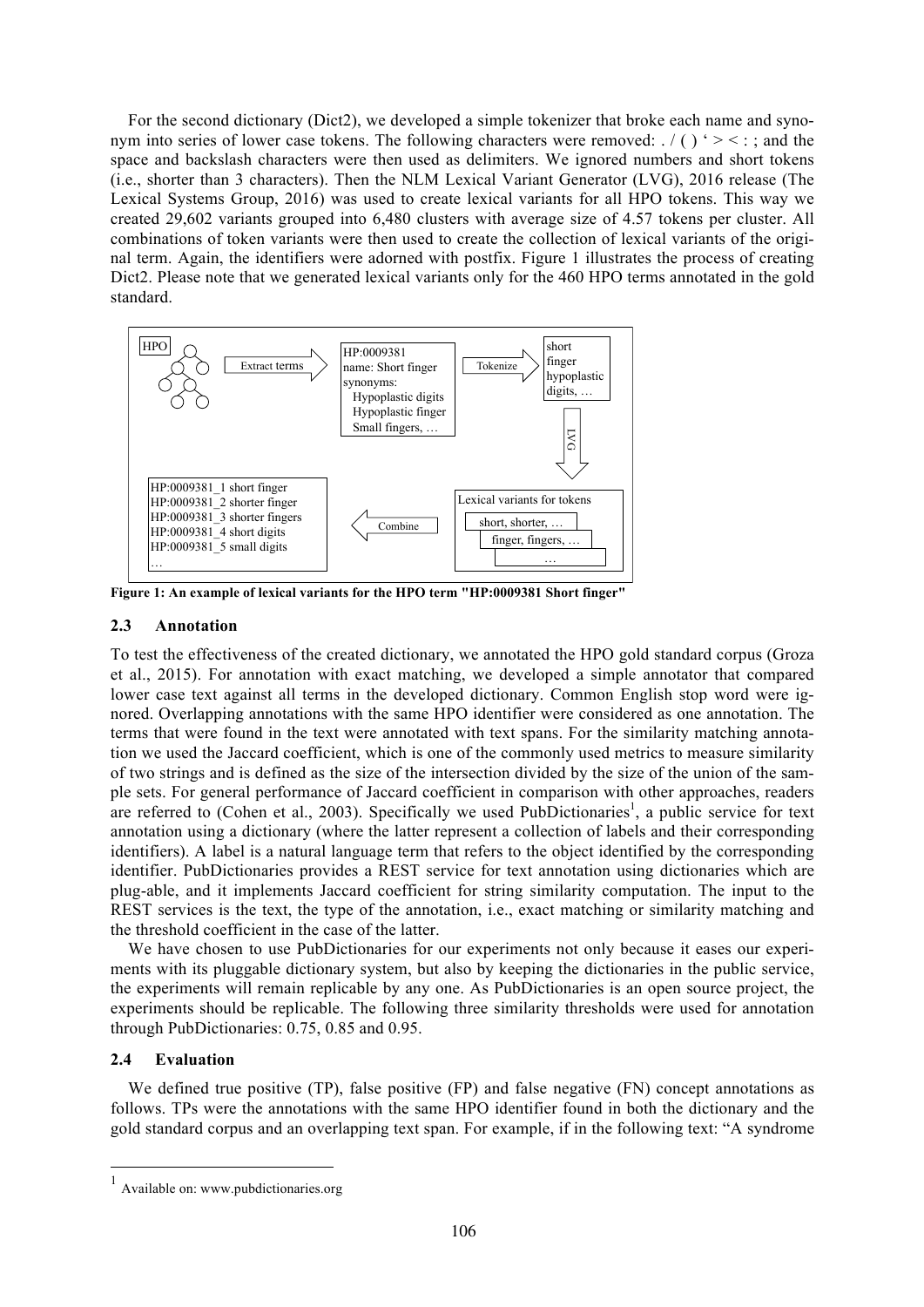of brachydactyly (absence of some middle or distal phalanges)" the terms "brachydactyly" and "syndrome of brachydactyly" are both mapped to the same ID, they will represent the same annotation, since they overlap. On the other hand, when terms with the same identifier are found on different positions in the text, they represent different annotations. FP annotations were those detected with automatic annotator, but were not included in the gold standard corpus, while FN annotations represent annotations found in the gold standard and not detected with the automatic annotator.

Based on these three values, we evaluate the model with and report the Precision, Recall and F-Score values. Precision of positive class is the ratio of correctly annotated positive values to the number of all instances annotated as positive, this is also known as Positive Predictive Value. Recall of positive class is computed as the number of correctly annotated instances from the positive class divided by the number of all instances from the positive class; this is also known as sensitivity. F-Score is the weighted harmonic mean of Precision and Recall.

## **3 Results**

Figure 2 summarizes results for five different approaches. One can notice that extending HPO terms with lexical variants in *Dict 2 E* reaches the highest F-Score (0.45), while it shares the highest Recall with the *Dict1 0.75* approach (0.45). The highest precision was achieved with *Dict1 0.95* (0.47).



**Figure 2: Precision, Recall and F-Score values for 5 different approaches: Dictionary 1 with Exact (E) matching and similarity matching (thresholds 0.75, 0.85 and 0.95), and Dictionary 2 with Exact matching.**

Table 1 presents results of five different annotation combinations that were/were-not detected with different approaches. The term "syndrome of brachydactyly" is an example where a similarity metric with a low threshold value preforms better than our approach with added lexical variants. Terms "autosomal dominant trait" and "synostosis of some carpal and tarsal bones" are examples where extending the dictionary with lexical variants works well, while the term "malformed pinna" was not detected with any approach.

**Table 1: Some examples of annotations that were (Yes) or were not (No) detected with different approaches.** 

| Annotation                    | Dict1 E        | Dict1 0.75     | Dict1 0.85     | Dict1 0.95     | Dict <sub>2</sub> E |
|-------------------------------|----------------|----------------|----------------|----------------|---------------------|
| syndrome of brachydactyly     | No             | Yes            | N <sub>0</sub> | No             | N <sub>0</sub>      |
| brachydactyly                 | Yes            | Yes            | Yes            | Yes            | Yes                 |
| autosomal dominant trait      | No             | Yes            | Yes            | Yes            | Yes                 |
| synostosis of some carpal and | N <sub>0</sub> | N <sub>0</sub> | N <sub>0</sub> | N <sub>0</sub> | Yes                 |
| tarsal bones                  |                |                |                |                |                     |
| malformed pinna               | No             | N <sub>0</sub> | N <sub>0</sub> | No             | No                  |
|                               |                |                |                |                |                     |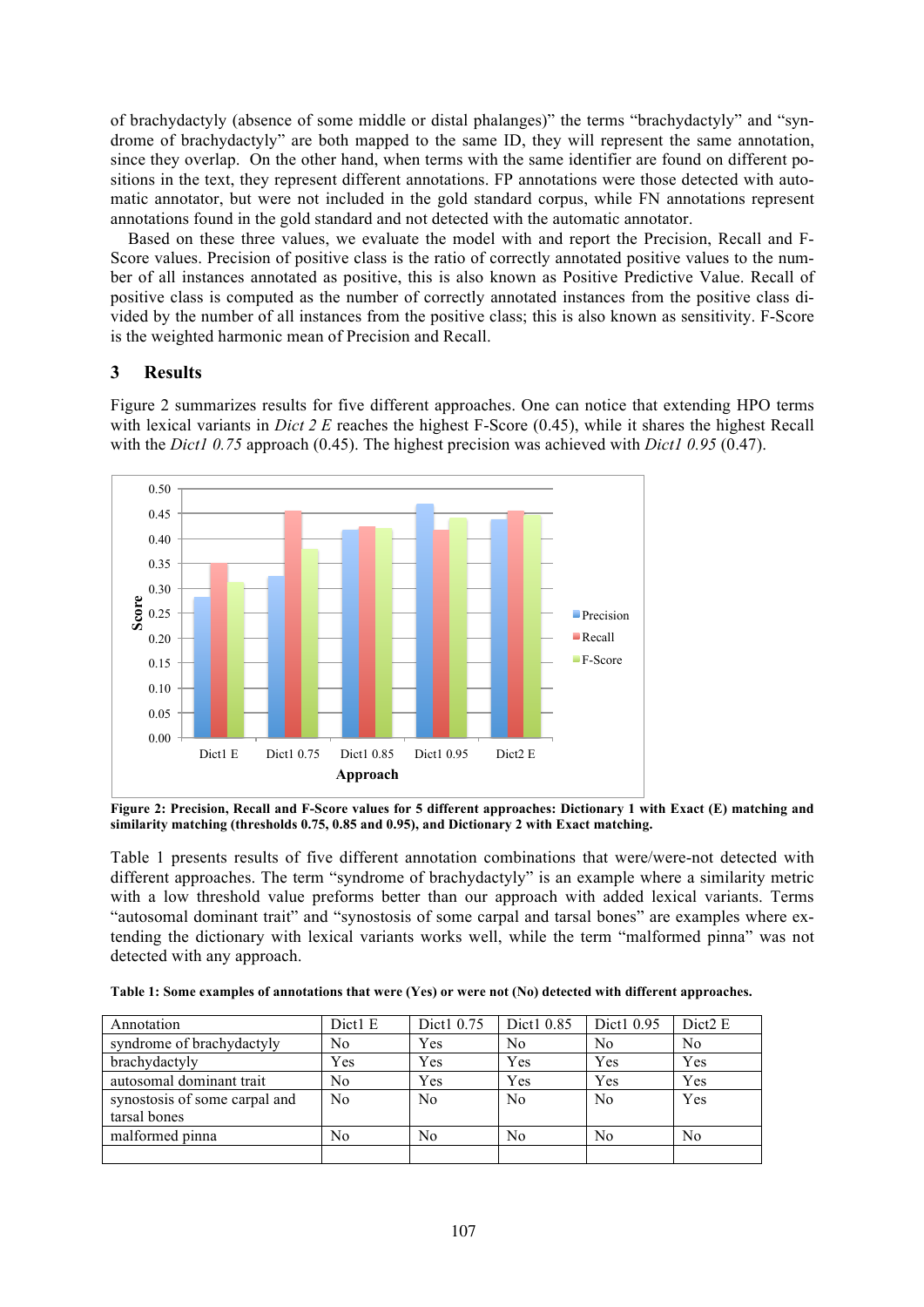#### **4 Conclusion**

We presented and evaluated a dictionary of human phenotype terms and their lexical variants. Using a gold standard HPO corpus we measured Precision, Recall and F-Score, and compared five different approaches. The results showed that extending HPO terms with their lexical variants significantly improves the Recall and F-Score values compared to the original dictionary with no lexical variants. However, the method did not achieve the highest Precision of the system. Depending on the task and application, one might consider using our dictionary when Recall plays a more important role than Precision. Please note that we also used a relaxed method for defining true positives as described in Section 2.4. In case of strict exact matching, the results would be affected.

In the current version of the dictionary, we extended only a small subset of all HPO terms. In the future we plan to extend also other terms, however, with the current approach this would result in a large number of irrelevant and incorrect terms (such as, for example, "low blooded pressure" for the original term "low blood pressure"). Therefore, we are planning to address this issue before generating the full dictionary. In addition, we are planning to consider other reference corpus in the evaluation step. The current version of the dictionary is publicly available through PubDictionaries (HP\_Garvan).

### **Reference**

- William W. Cohen, Stephen E. Fienberg, Pradeep D. Ravikumar, and Stephen E. Fienberg. 2003. A Comparison of String Distance Metrics for Name-Matching Tasks. *Proceedings of IJCAI-03 Workshop on Information Integration on the Web*:73–78.
- Helen V. Firth, Shola M. Richards, A. Paul Bevan, Stephen Clayton, Manuel Corpas, Diana Rajan, Steven Van Vooren, Yves Moreau, Roger M. Pettett, and Nigel P. Carter. 2009. DECIPHER: Database of Chromosomal Imbalance and Phenotype in Humans Using Ensembl Resources. *American Journal of Human Genetics*, 84(4):524–533.
- Christopher S. Funk, K. Bretonnel Cohen, Lawrence E. Hunter and Karin M. Verspoor. 2016. Gene Ontology synonym generation rules lead to increased performance in biomedical concept recognition. *Journal of Biomedical Semantics*, 7:52.
- Georgios V. Gkoutos, Chris Mungall, Sandra D̈olken, Michael Ashburner, Suzanna Lewis, John Hancock, Paul Schofield, Sebastian Könler, and Peter N. Robinson. 2009. Entity/quality-based logical definitions for the human skeletal phenome using PATO. In *Proceedings of the 31st Annual International Conference of the IEEE Engineering in Medicine and Biology Society: Engineering the Future of Biomedicine, EMBC 2009*, pages 7069–7072.
- Assaf Gottlieb, Gideon Y Stein, Eytan Ruppin, and Roded Sharan. 2011. PREDICT: a method for inferring novel drug indications with application to personalized medicine. *Molecular systems biology*, 7(496):496.
- Tudor Groza, S. Kohler, Sandra Doelken, Nigel Collier, Anika Oellrich, Damian Smedley, Francisco M. Couto, Gareth Baynam, Andreas Zankl, Peter N. Robinson, Sebastian Köhler, Sandra Doelken, Nigel Collier, Anika Oellrich, Damian Smedley, Francisco M. Couto, Gareth Baynam, Andreas Zankl, and Peter N. Robinson. 2015. Automatic concept recognition using the Human Phenotype Ontology reference and test suite corpora. *Database*, 2015(0):bav005-bav005.
- Simon Kocbek and Tudor Groza. 2016. Building a dictionary of lexical variants for human phenotype descriptors. In *BioNLP Workshop*, pages 186–190. ACL.
- Sebastian Köhler, Sandra C. Doelken, Christopher J. Mungall, Sebastian Bauer, Helen V. Firth, Isabelle Bailleul-Forestier, Graeme C M Black, Danielle L. Brown, Michael Brudno, Jennifer Campbell, David R. Fitzpatrick, Janan T. Eppig, Andrew P. Jackson, Kathleen Freson, Marta Girdea, Ingo Helbig, Jane A. Hurst, Johanna Jähn, Laird G. Jackson, et al. 2014. The Human Phenotype Ontology project: Linking molecular biology and disease through phenotype data. *Nucleic Acids Research*, 42(D1).
- Paula M. Mabee, Michael Ashburner, Quentin Cronk, Georgios V. Gkoutos, Melissa Haendel, Erik Segerdell, Chris Mungall, and Monte Westerfield. 2007. Phenotype ontologies: the bridge between genomics and evolution. *Trends in Ecology and Evolution*, 22(7):345–350.
- Alexander A Morgan, Zhiyong Lu, Xinglong Wang, Aaron M Cohen, Juliane Fluck, Patrick Ruch, Anna Divoli, Katrin Fundel, Robert Leaman, Jörg Hakenberg, Chengjie Sun, Heng-hui Liu, Rafael Torres, Michael Krauthammer, William W Lau, Hongfang Liu, Chun-Nan Hsu, Martijn Schuemie, K Bretonnel Cohen, et al. 2008. Overview of BioCreative II gene normalization. *Genome biology*, 9 Suppl 2(SUPPL. 2):S3.